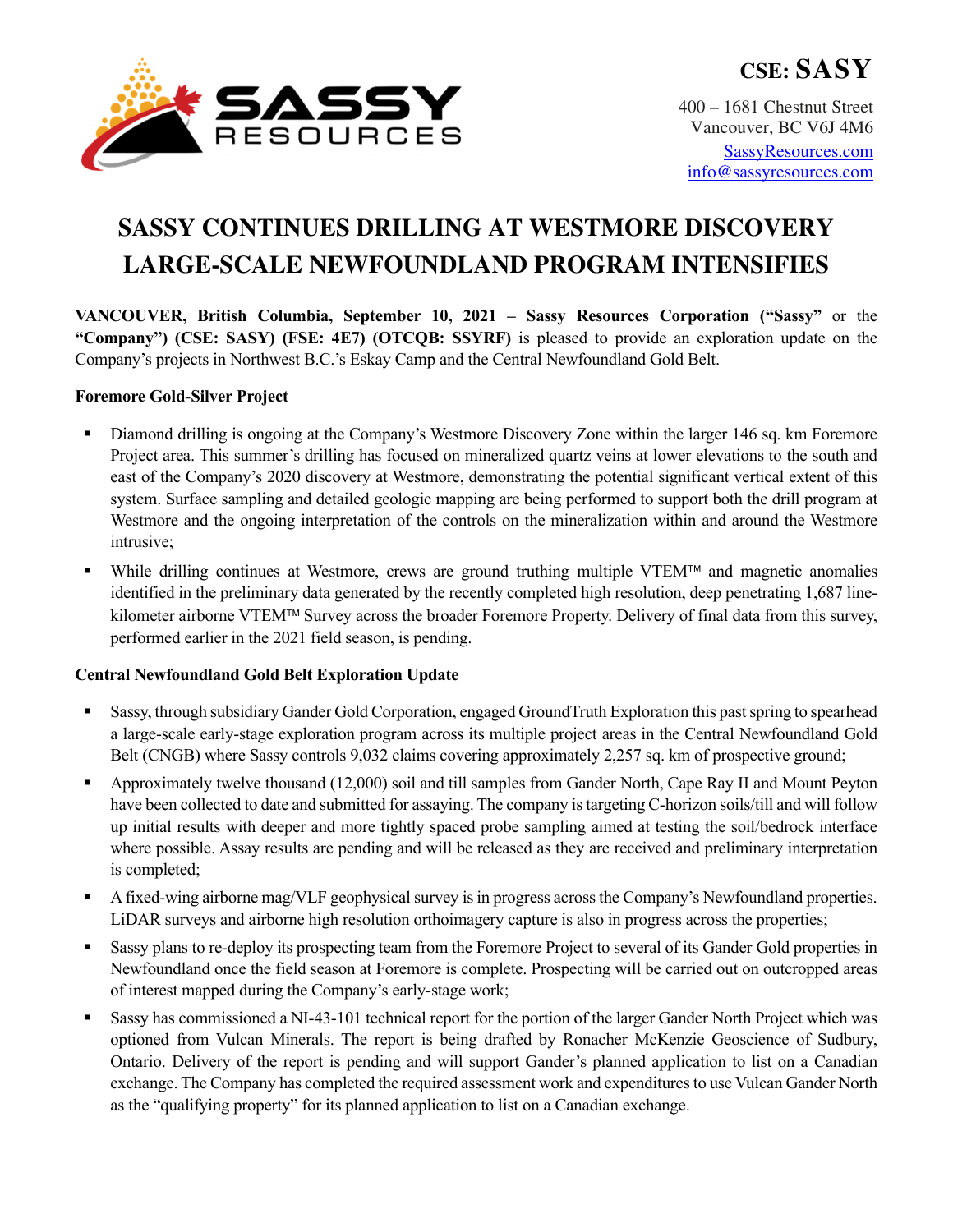#### **Gander Gold Financing**

The Company announces that its subsidiary, Gander Gold Corporation ("Gander"), has closed a non-brokered private placement (the "Private Placement") raising gross proceeds of \$272,500 through the issuance of 1,090,000 special warrants (the "Special Warrants") at a price of \$0.25 per Special Warrant. The Special Warrants are convertible into common shares of Gander at a date to be determined by the board of directors of Gander, but no later than two weeks after Gander becomes a reporting issuer. The 109 individual investors who participated in the Private Placement were limited to an allotment of 10,000 Special Warrants (\$2,500) per participant, for the purpose of achieving the share distribution required for Gander's planned application to list on a Canadian exchange.

No finder's fees were paid in connection with the Private Placement. To date, Gander has raised \$5,273,708 through the issuance of convertible Special Warrants.

Mr. Mark Scott, Sassy CEO, commented: "We are very pleased with the exploration progress being made in both B.C. and Newfoundland. At Foremore we continue to follow up on the exciting results generated during our first field season in 2020. In Newfoundland we have launched an aggressive early-stage exploration program which is already starting to generate targets for follow-up exploration, and we're only just scratching the surface of that very large land package.

Sassy's CEO continued, "Corporately, we are putting the elements in place to ensure the Gander Gold listing application process is as smooth and expeditious as possible. Our new website has launched to positive reviews and is a valuable source of information for our current and prospective investors. All of which has been accomplished while maintaining focused control of our share structure. Overall, we are very pleased with the foundation we've built for the creation of real long-term shareholder value after just our first year as a public company."

#### **Subscribe for Updates**

Photographs and videos from the Company's projects in Northwest B.C. and Newfoundland will be added to the Sassy website over the coming days and weeks. Visit SassyResources.com and sign up for news alerts to stay informed as exploration continues year-round.

## **Qualified Person**

The technical information in this news release has been reviewed and approved by Mr. Ian Fraser, P.Geo., Vice President of Exploration for Sassy Resources. Mr. Fraser is the Qualified Person responsible for the scientific and technical information contained herein under National Instrument 43-101 standards.

#### **About Sassy Resources Corporation**

Sassy Resources is an exploration stage resource company currently engaged in the identification, acquisition and exploration of high-grade precious metal and base metal projects in North America. Its focus is the Foremore Project located in the Eskay Camp, Liard Mining Division, in the heart of Northwest B.C.'s prolific Golden Triangle, and the Central Newfoundland Gold Belt where Sassy is one of the district's largest landowners.

#### **Caution Regarding Forward Looking Statements**

Investors are cautioned that, except for statements of historical fact, certain information contained in this document includes "forward looking information", with respect to a performance expectation for Sassy Resources Corporation. Such forward looking statements are based on current expectations, estimates and projections formulated using assumptions believed to be reasonable and involving a number of risks and uncertainties which could cause actual results to differ materially from those anticipated. Such factors include, without limitation, fluctuations in foreign exchange markets, the price of commodities in both the cash market and futures market, changes in legislation, taxation, controls and regulation of national and local governments and political and economic developments in Canada and other countries where Sassy carries out or may carry out business in the future, the availability of future business opportunities and the ability to successfully integrate acquisitions or operational difficulties related to technical activities of mining and reclamation, the speculative nature of exploration and development of mineral deposits, including risks obtaining necessary licenses and permits, reducing the quantity or grade of reserves, adverse changes in credit ratings, and the challenge of title. The Company does not undertake an obligation to update publicly or revise forward